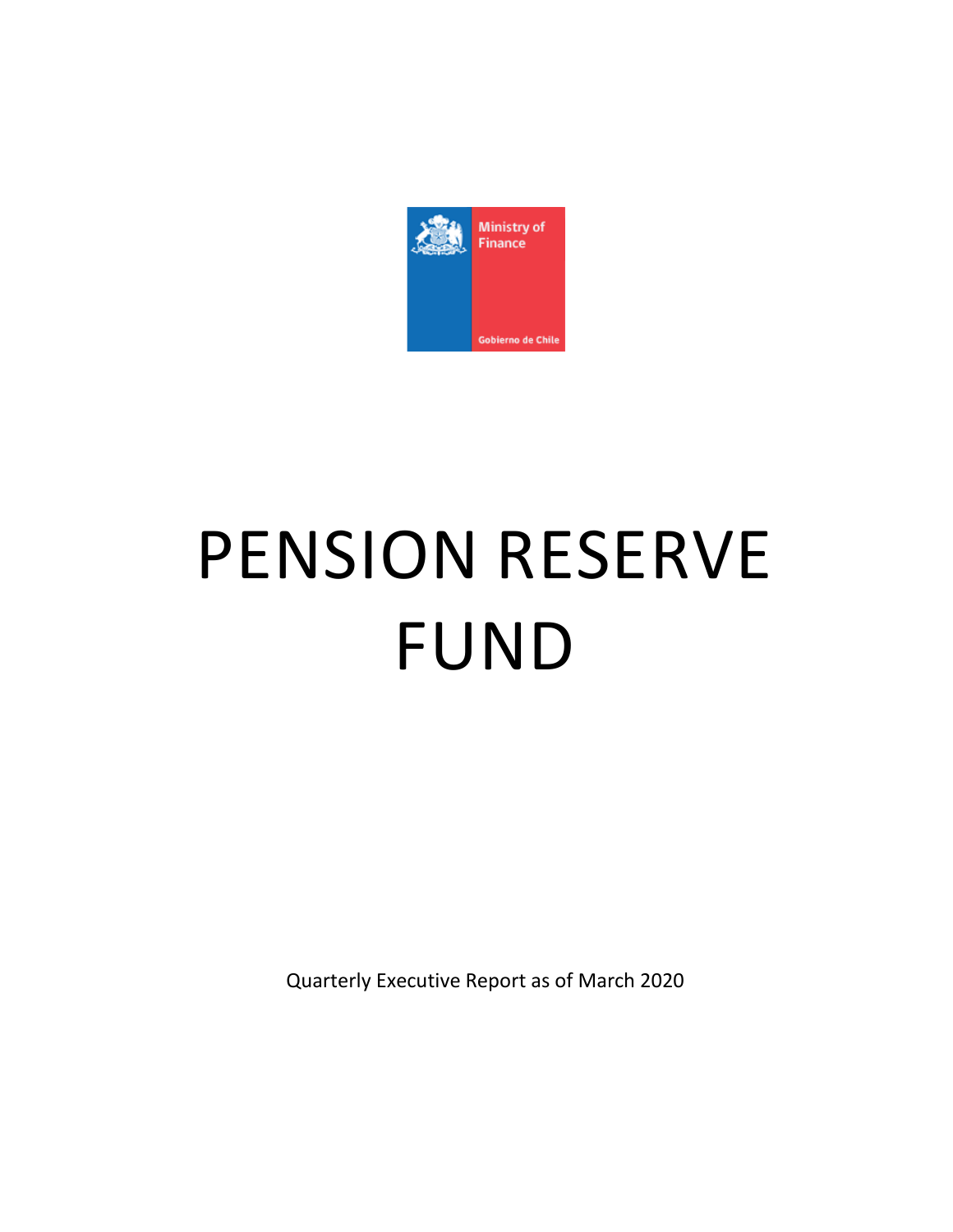# **EXECUTIVE SUMMARY**

**First Quarter 2020**

# Market Value **US\$ 9.9 billion**

# Net Income **US\$ -889.6 million**



37.2%

US Agencies MBS

Corporate Bonds

High Yield Bonds

**Equities** 



13.4%

7.3%

6.4%

9.4%

 $1$  Returns reported in this document correspond to the Time Weighted Rate of Return (TWR), unless otherwise stated. Returns for periods greater than one year are annualized. For periods of less than one year, the return corresponds to the change during the period. Net returns reported are net of management fees.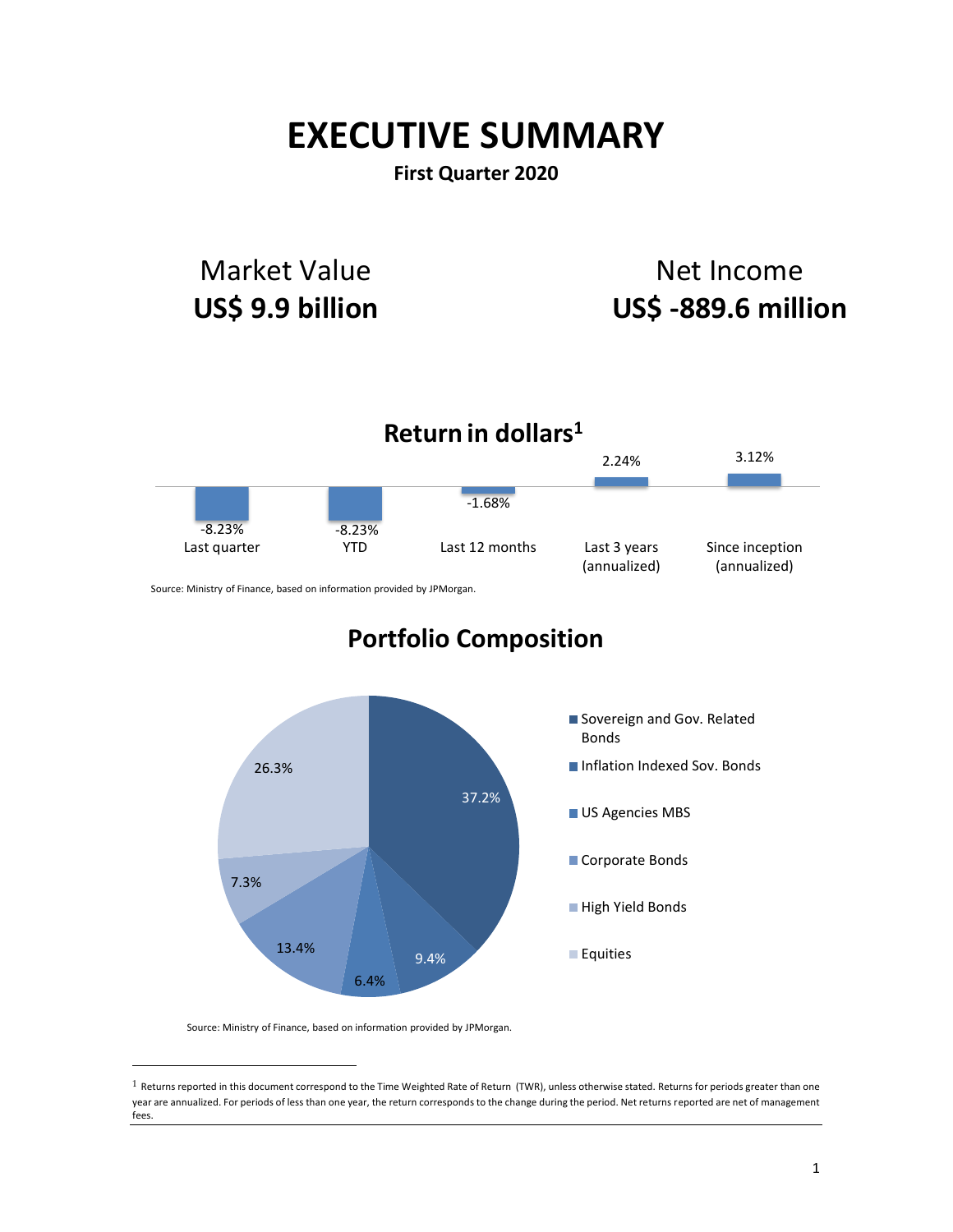# **I. Market Value of the Fund**

#### **Table 1**: **Quarterly change in market value**

(millions of dollars)

| <b>Changes in Market Value</b>      |                | 2019           |          |          | <b>Since</b>             |
|-------------------------------------|----------------|----------------|----------|----------|--------------------------|
| (US\$ million)                      | Q <sub>2</sub> | Q <sub>3</sub> | Q4       | Q1       | Inception <sup>(a)</sup> |
| <b>Starting Market Value</b>        | 10,106.1       | 10,435.7       | 10,498.4 | 10,812.1 | 0.0                      |
| Contributions                       | 563.9          | 0.0            | 0.0      | 0.0      | 9,477.1                  |
| Withdrawals                         | $-576.5$       | 0.0            | 0.0      | 0.0      | $-1,415.5$               |
| <b>Accrued Interest</b>             | 71.6           | 62.8           | 63.7     | 62.6     | 1,977.9                  |
| Capital Gains (Losses)              | 272.2          | 1.5            | 252.7    | $-950.6$ | $-77.8$                  |
| Admin., Custody and Other Costs (b) | $-1.7$         | $-1.5$         | $-2.8$   | $-1.6$   | $-39.1$                  |
| <b>Final Market Value</b>           | 10,435.7       | 10.498.4       | 10.812.1 | 9.922.5  | 9.922.5                  |

(a) The PRF was stablished with an initial contribution of US\$ 604.5 million on December 28, 2006. Also, US\$ 0.09 million were contributed corresponding to the accrued interest experienced in 2006.

(b) It includes costs associated with consultants and others.

Source: Ministry of Finance, based on information provided by JPMorgan.

# **Figure 1: PRF market value development**

(millions of dollars)

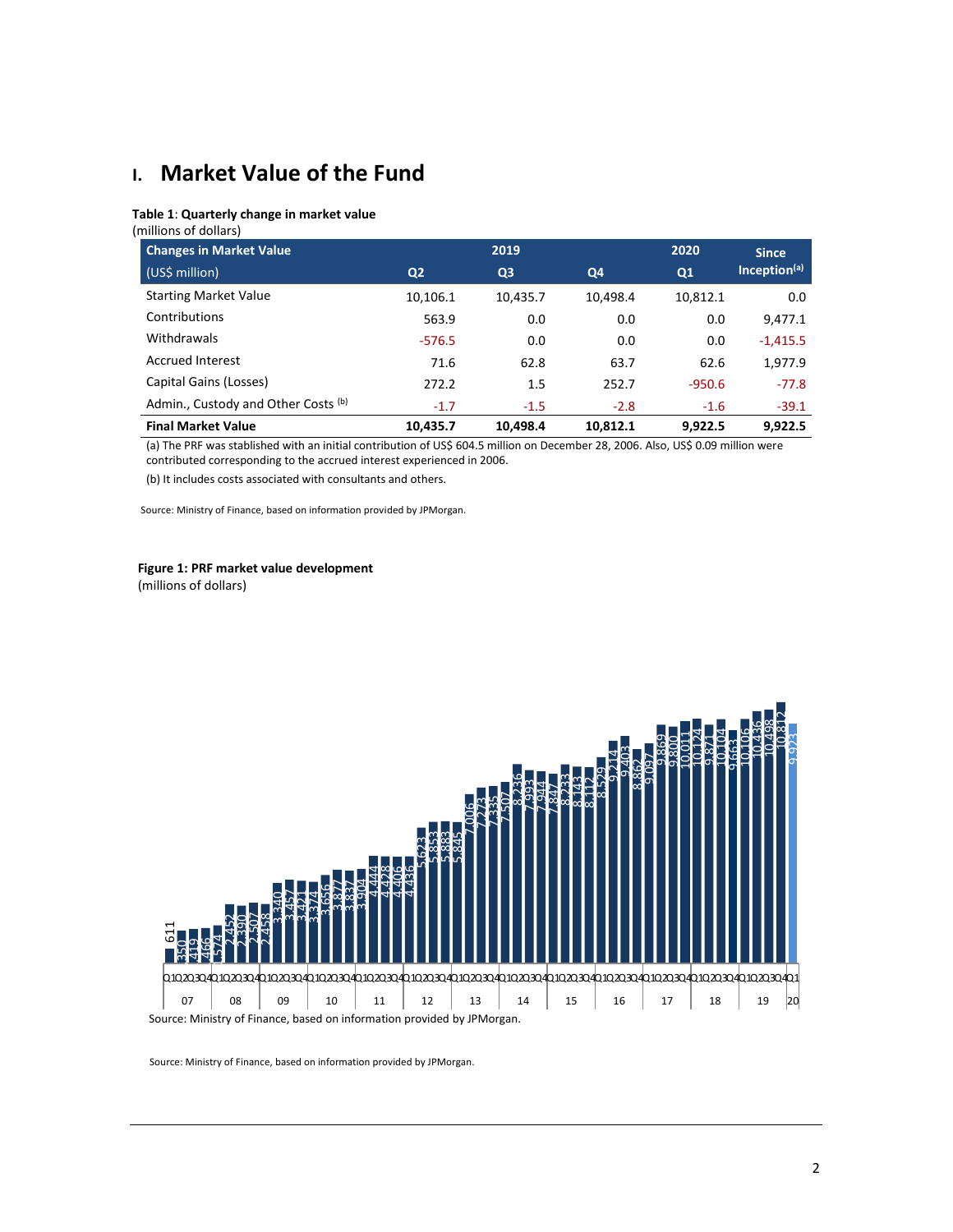# **II. Returns**

#### **Table 2**: **Performance by asset class<sup>2</sup>**

(percent)

| Returns <sup>(a)</sup>                 | Last<br>3 months | <b>YTD</b> | Last<br>12 months | Last 3 years<br>(annualized) | <b>Since</b><br>Inception<br>(annualized) <sup>(b)</sup> |
|----------------------------------------|------------------|------------|-------------------|------------------------------|----------------------------------------------------------|
| Sovereign and Government Related Bonds | 1.08%            | 1.08%      | 5.20%             | 3.92%                        | 1.02%                                                    |
| Inflation Indexed Sov. Bonds           | $-2.75%$         | $-2.75%$   | 0.93%             | 2.62%                        | 2.14%                                                    |
| US Agencies MBS                        | 2.66%            | 2.66%      | 6.78%             | ۰                            | 7.12%                                                    |
| Corporate Bonds                        | $-5.89\%$        | $-5.89%$   | 0.83%             | 2.77%                        | 2.73%                                                    |
| High Yield Bonds                       | $-14.78%$        | $-14.78%$  | $-9.41%$          |                              | $-5.94%$                                                 |
| Equities                               | $-21.30%$        | $-21.30%$  | $-10.94%$         | 1.75%                        | 7.02%                                                    |
| <b>Total Portfolio (USD)</b>           | $-8.23%$         | $-8.23%$   | $-1.68%$          | 2.24%                        | 3.12%                                                    |
| Exchange rate (CLP)                    | 13.66%           | 13.66%     | 24.26%            | 8.50%                        | 3.53%                                                    |
| Return in CLP(c)                       | 4.31%            | 4.31%      | 22.16%            | 10.92%                       | 6.76%                                                    |

(a) Time Weighted Return (it is calculated as the growth rate of the funds that were invested throughout the period).

(b) Since inception returns for Sovereign and Government Related Bonds, Inflation Indexed Sovereign Bonds, Corporate Bonds and Equities are calculated since December 31th 2011. Since inception returns for US Agencies MBS and High Yield bonds are calculated since January 22th, 2019. Total Portfolio returns in USD and returns in CLP are calculated since March 31, 2007.

(c) Returns in CLP corresponds to the sum of the percentage change of the exchange rate CLP/USD and the return in USD.

Source: Ministry of Finance, based on information provided by JPMorgan.

#### **Table 3**: **Excess returns**

#### (basis points)

| <b>Asset Class</b>                     | Last<br>3 months | <b>YTD</b> | Last<br>12 months | Last 3 years<br>(annualized) | <b>Since</b><br>Inception<br>(annualized)<br>$(a)$ (b) |
|----------------------------------------|------------------|------------|-------------------|------------------------------|--------------------------------------------------------|
| Sovereign and Government Related Bonds | 41               | 41         | 48                | 22                           | $-4$                                                   |
| Inflation Indexed Sov. Bonds           | $-2$             | $-2$       | $-22$             | $-2$                         | 17                                                     |
| <b>US Agencies MBS</b>                 | $-16$            | $-16$      | $-25$             |                              | $-32$                                                  |
| Corporate Bonds                        | $-47$            | $-47$      | $-43$             | $-21$                        | $-33$                                                  |
| High Yield Bonds                       | 24               | 24         | 63                |                              | $-7$                                                   |
| Equities                               | -5               | -5         | $-22$             | $-33$                        | -41                                                    |
| <b>Total Portfolio</b>                 | 15               | 15         | 14                | 6                            | $-21$                                                  |

(a) Since inception excess returns are negatively affected by the new investment policy implementation during first quarter 2012.

(b) Since Inception excess return are calculated from December 31, 2011 for Sovereign and Gov. Related Bonds, Inflation Indexed Sov. Bonds, Corporate Bonds and Equities. Since Inception excess return is calculated from January 22, 2019 for US Agencies MBS and High Yield Bonds. Total portfolio return is calculated since March 31, 2007.

 $2$  Returns for periods of more than one year are compound annualized rates while those for less than a year correspond to the change as seen in the stated period. To meet high standards of transparency and provide a better assessment of the gains or losses on investments, the Ministry of Finance discloses the fund's return in different time horizons and currencies. With respect to the time horizon, it is important to note that, in keeping with the medium-and long term investment policy, the return assessment should focus on that period, disregarding fluctuations that may occur monthly or quarterly. With regard to returns expressed in different currencies, the return in US dollars allows for an assessment which is more in line with the investment policy given that the fund's resources are wholly invested abroad and in foreign currencies. The return in Chilean pesos is also disclosed. This return reflects changes in the pesodollar exchange rate and, therefore, may experience greater fluctuations. Finally, as with any investment, returns obtained in the past do not guarantee future positive results.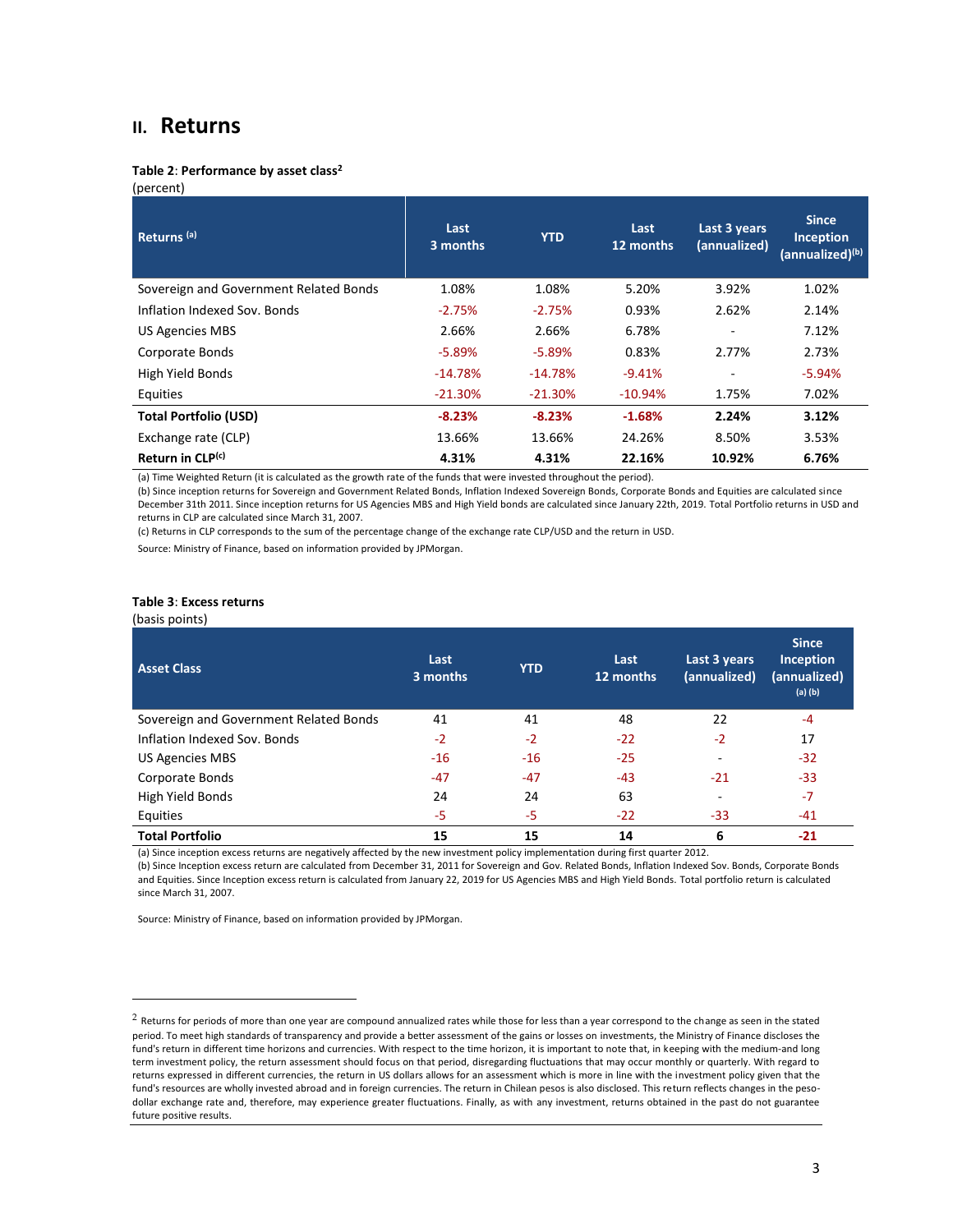### **Figure 2: Quarterly returns in dollars (TWR)** (percent)



Source: Ministry of Finance, based on information provided by JPMorgan.

**Figure 3: Internal rate of return in dollars (IRR)** (percent)

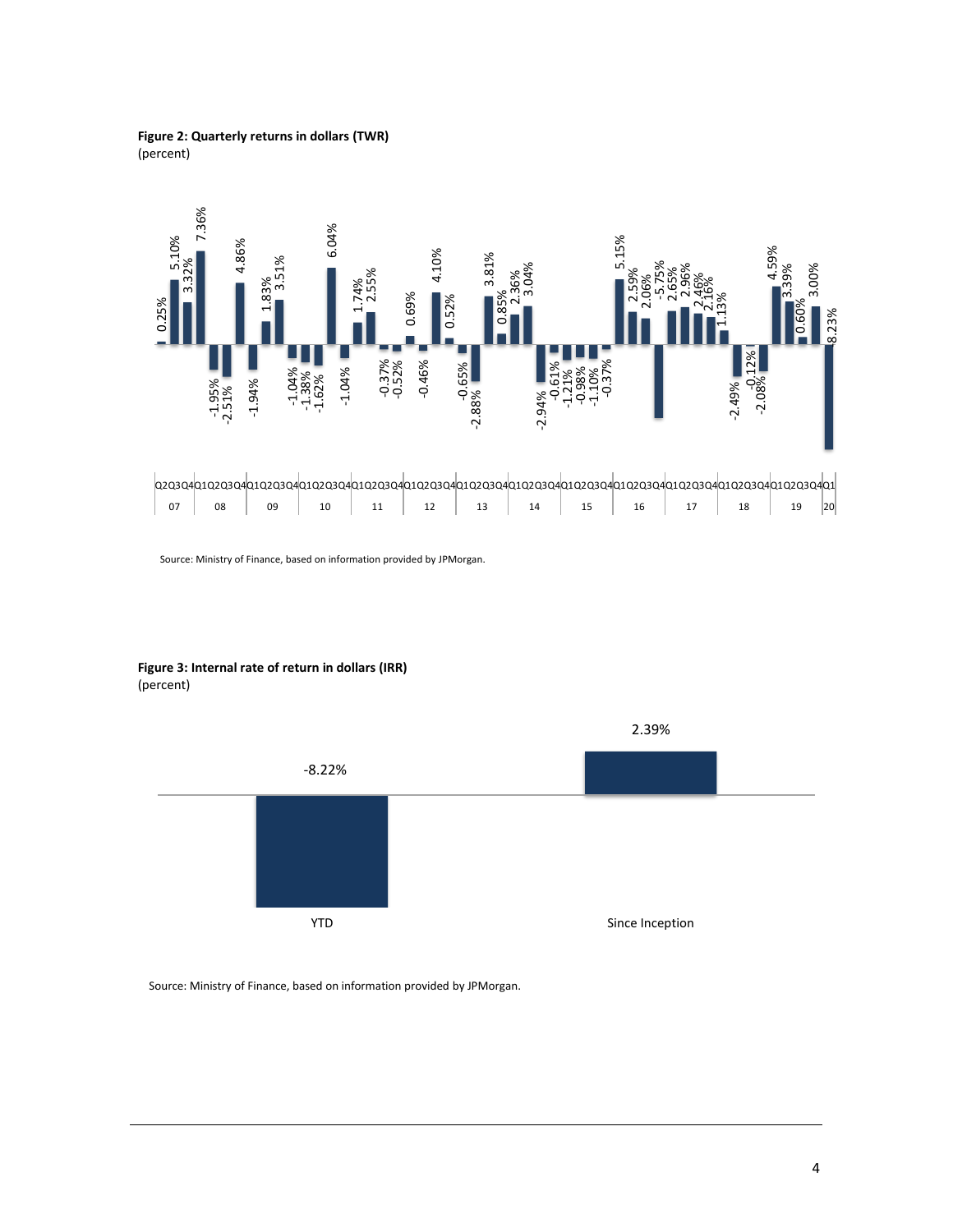# **III. Portfolio Allocation**

## **III.1. Total portfolio**

# **Figure 4: Investment by asset class**

(percent of total)



**Figure 5: Investment by currency** (percent of total) USD



Source: Ministry of Finance, based on information provided by JPMorgan.

Source: Ministry of Finance, based on information provided by JPMorgan.

# **Figure 6: Investments by country**



**Figure 7: Investment by economic sector** (percent of total)



Source: Ministry of Finance, based on information provided by JPMorgan.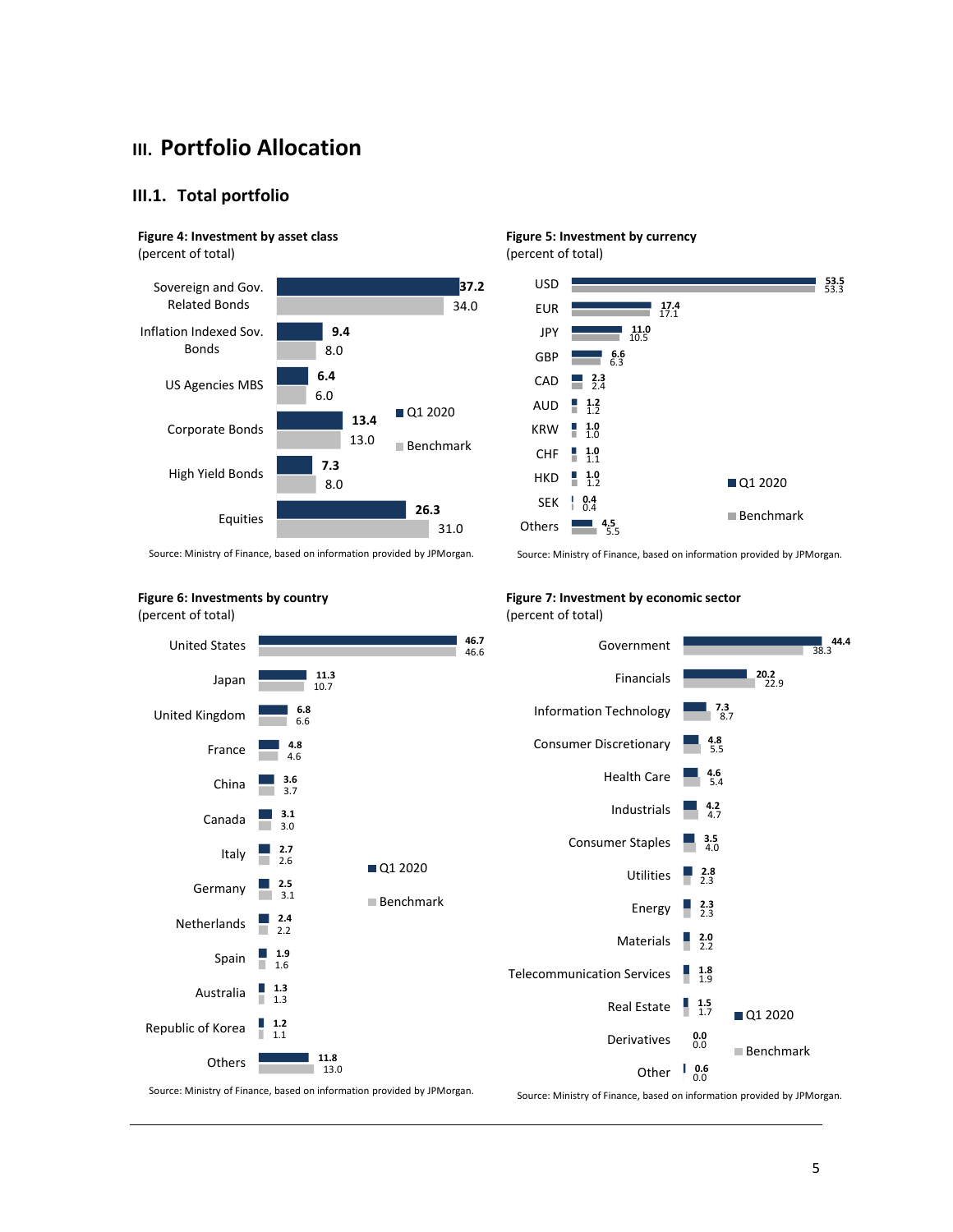# **III.2. Fixed-Income portfolio**





(a) Includes cash and cash equivalents.

**0.5**

Others (a)

0.2

| Source: Ministry of Finance, based on information provided by JPMorgan. |  |  |
|-------------------------------------------------------------------------|--|--|
|-------------------------------------------------------------------------|--|--|

| (percent of the fixed-income portfolio) |                                                                         |                                                         |                                  |                           |                                   |                                     |
|-----------------------------------------|-------------------------------------------------------------------------|---------------------------------------------------------|----------------------------------|---------------------------|-----------------------------------|-------------------------------------|
|                                         | Sovereign<br>and<br><b>Government</b><br><b>Related</b><br><b>Bonds</b> | <b>Inflation</b><br><b>Indexed Sov.</b><br><b>Bonds</b> | <b>US Agencies</b><br><b>MBS</b> | Corporate<br><b>Bonds</b> | <b>High Yield</b><br><b>Bonds</b> | <b>Total Fixed</b><br><b>Income</b> |
| AAA                                     | 19.9%                                                                   | 6.4%                                                    | 8.7%                             | 0.0%                      | 0.0%                              | 35.1%                               |
| $AA+ / AA-$                             | 8.4%                                                                    | 4.9%                                                    | 0.0%                             | 1.3%                      | 0.0%                              | 14.6%                               |
| $A+ / A-$                               | 17.2%                                                                   | 0.4%                                                    | 0.0%                             | 7.2%                      | 0.0%                              | 24.8%                               |
| $BBB+ / BBB-$                           | 4.9%                                                                    | 1.0%                                                    | 0.0%                             | 9.0%                      | 0.0%                              | 14.9%                               |
| $BB+ / BB-$                             | 0.1%                                                                    | 0.0%                                                    | 0.0%                             | 0.4%                      | 4.8%                              | 5.2%                                |
| $B+ / B-$                               | $0.0\%$                                                                 | 0.0%                                                    | 0.0%                             | 0.0%                      | 3.8%                              | 3.8%                                |
| CCC+ or below                           | $0.0\%$                                                                 | $0.0\%$                                                 | 0.0%                             | $0.0\%$                   | 1.0%                              | 1.0%                                |
| Others <sup>(1)</sup>                   | $-0.1\%$                                                                | 0.0%                                                    | 0.0%                             | 0.3%                      | 0.3%                              | 0.5%                                |
| <b>Total</b>                            | 50.5%                                                                   | 12.7%                                                   | 8.7%                             | 18.2%                     | 9.9%                              | 100.0%                              |

# **Table 4**: **Portfolio by issuer credit rating**

(1) It includes cash, cash equivalents and unliquitated transactions. Also, in the case of High Yield Bonds, it includes bonds with rating over BB+.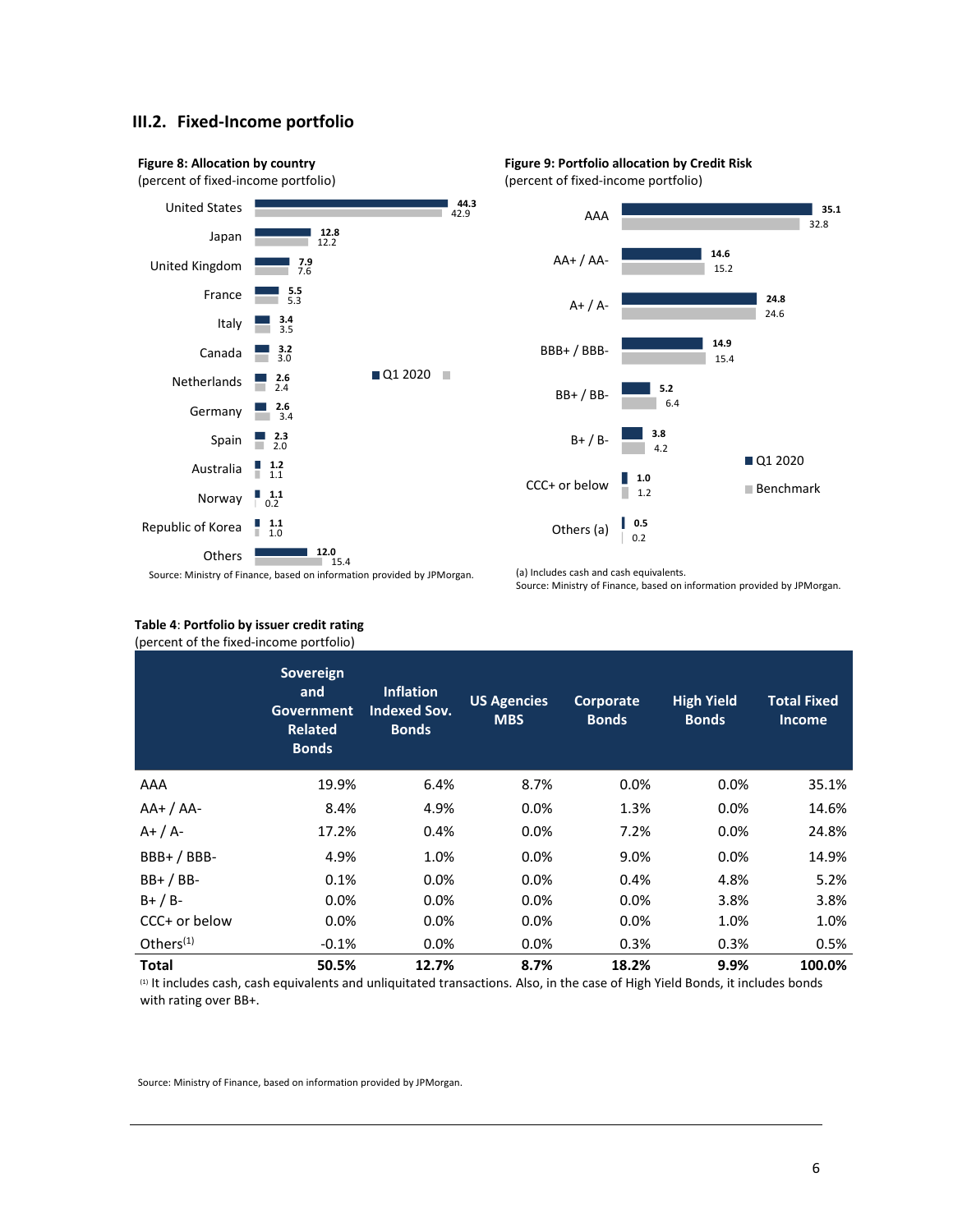**Figure 10: Largest exposures to sovereign bonds and Gov. Related bonds** 

(millions of dollars)



### **Figure 11: Largest exposures to corporate bonds** (millions of dollars)



Source: Ministry of Finance, based on information provided by JPMorgan. .

#### **Figure 12: Largest exposures to high yield bonds** (millions of dollars)



Source: Ministry of Finance, based on information provided by JPMorgan

### **Figure 13: Largest exposures to US Agencies MBS**  (millions of dollars)



Source: Ministry of Finance, based on information provided by JPMorgan.

Source: Ministry of Finance, based on information provided by JPMorgan (1) Includes cash, cash equivalend and payables.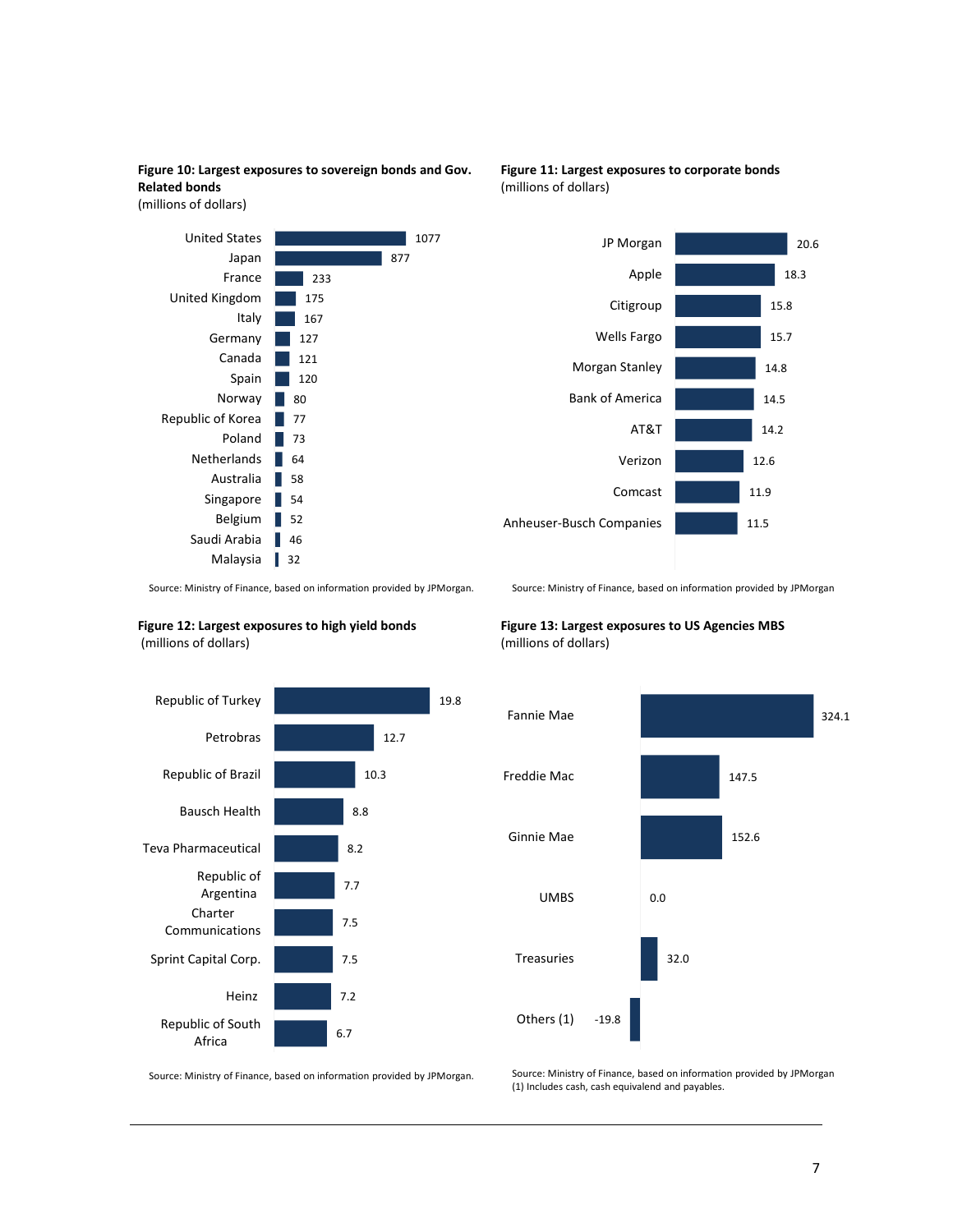### **Figure 14: Duration** (years)



Source: Ministry of Finance, based on information provided by JPMorgan.

## **III.3. Equities**

**Figure 15: Allocation by country**



**Figure 16: Allocation by economic sector** (percent of equity portfolio)

Source: Ministry of Finance, based on information provded by JPMorgan.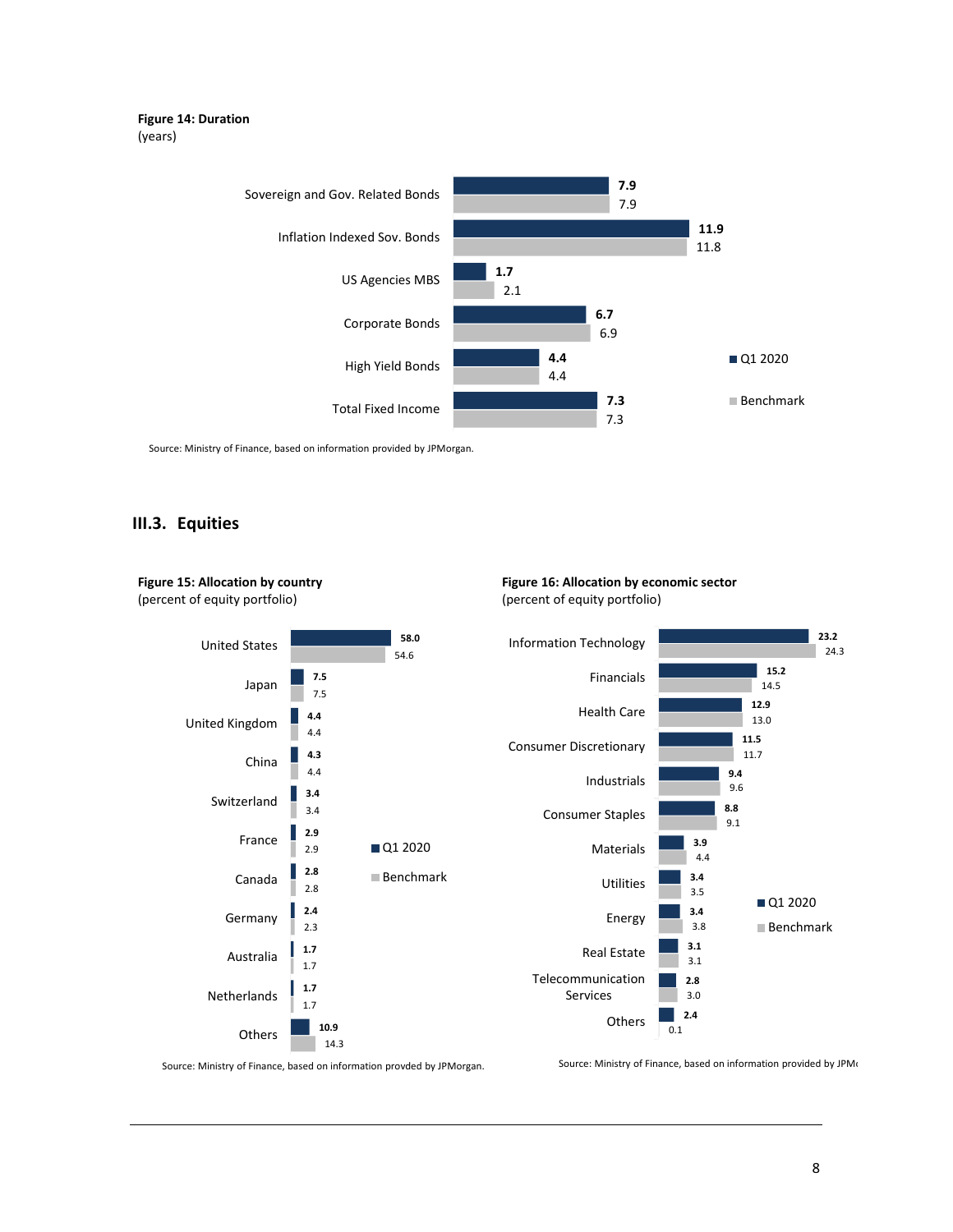### **Figure 17: Largest equities investments**

(millions of dollars)

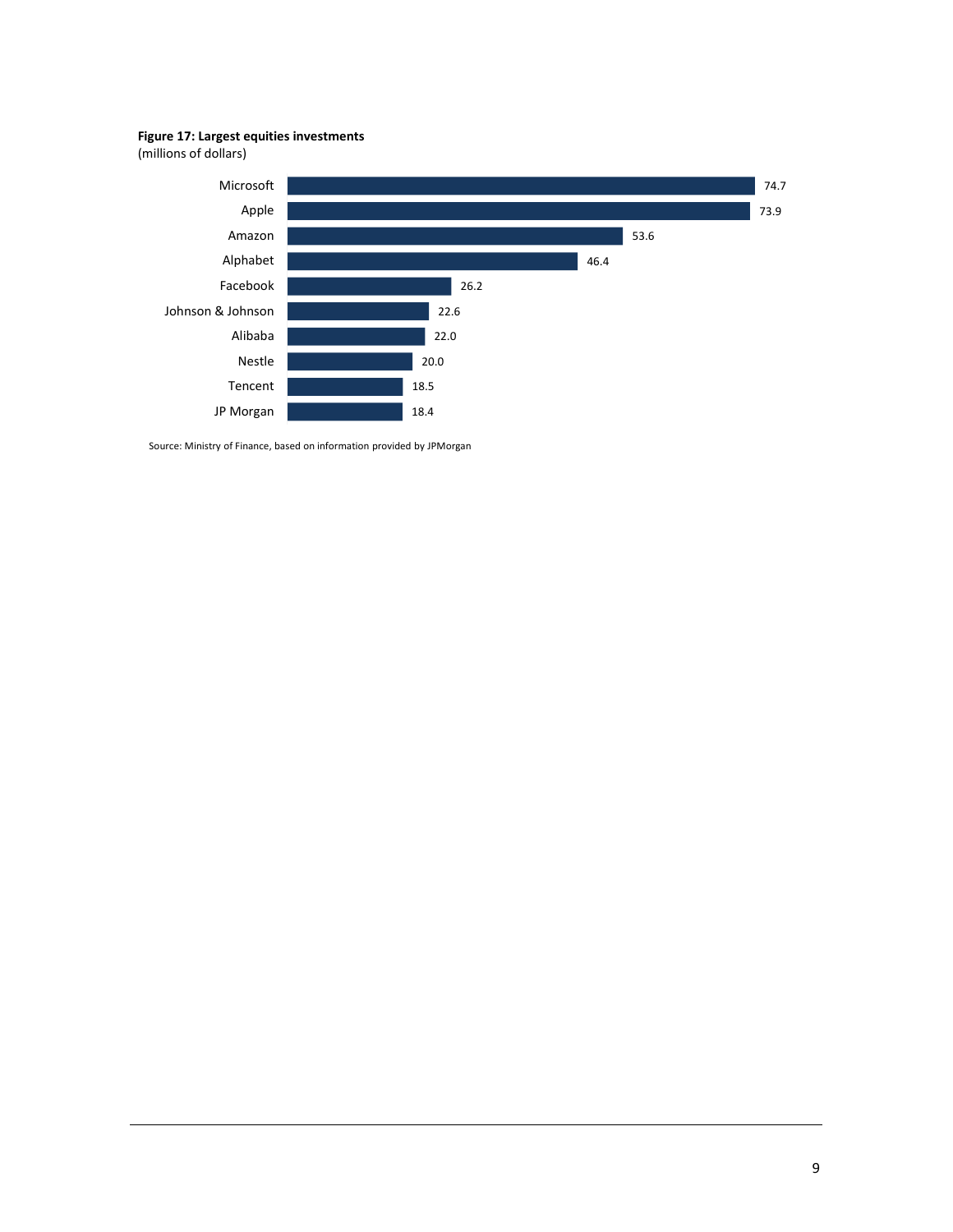# **IV. Other indicators**

An indicator commonly used for monitoring the market risk of the portfolio is the return volatility. In the quarter, the standard deviation of returns of the PRF was 5.93%<sup>3</sup>. The tracking error ex-post, an indicator used to measure the degree of how close the portfolio tracks the return of benchmark, was 16 basis points<sup>4</sup> at the quarter end.

#### **Table 5**: **Standard deviation and tracking error ex-post**

|                                       | Q1 2020 |
|---------------------------------------|---------|
| <b>Standard Deviation</b>             | 5.93%   |
| Tracking error ex-post (basis points) | 16      |

Source: Ministry of Finance, based on information provided by JPMorgan.

# **V. Securities Lending Income and Administration Cost**

The cost associated with the management of the fund by those responsible for the investment<sup>5</sup> was US\$1,195,264 during the quarter, while expenses associated with the custody service<sup>6</sup> were US\$362,106, and the cost associated to others<sup>7</sup>, that includes the payment to external advisory services were US\$43,200. Meanwhile, the securities lending program generated revenues of US\$187,584 during the same period (see table 6).

| Table 6: Other flows in the quarter (in dollars) |  |
|--------------------------------------------------|--|
|--------------------------------------------------|--|

|                    |              | Q1 2020   |
|--------------------|--------------|-----------|
| <b>Outflow</b>     |              |           |
| Administration     |              | 1,195,264 |
| Custody            |              | 362,106   |
| Others             |              | 43,200    |
|                    | <b>Total</b> | 1,600,570 |
| <b>Inflows</b>     |              |           |
| Securities Lending |              | 187,584   |
| Others             |              | 0         |
|                    | <b>Total</b> | 187,584   |
|                    |              |           |

Source: Ministry of Finance, based on information provided by JPMorgan and the Central Bank of Chile.

<sup>&</sup>lt;sup>3</sup> Standard deviation of annualized monthly returns of the past three years.

<sup>4</sup> Standard deviation of annualized monthly excess returns of the portfolio against the benchmark in the past three years.

<sup>5</sup> The Central Bank of Chile is responsible for the investment of the sovereign fixed-income portfolio (42% of the fund) and for the US Agencies MBS portfolio (6% of the fund). In the case of the last, the administration is delegated to BNP Paribas and Western Asset Management. The investment of the equities portfolio (31%) is responsibility of Mellon Capital Management Corporation and BlackRock Institutional Trust Company, while the investment of the corporate bonds portfolio (13%) is responsibility of Allianz Global Investors GmbH and BlackRock Institutional Trust Company, and the investment of the High Yield portfolio (8%) is responsibility of Nomura Asset Management and BlackRock Institutional Trust Company. The entities responsible for investing portfolios of equities and corporate bond portfolios were selected in 2011, while the entities responsible for investing portfolios of US Agencies MBS and High Yield bonds were selected at the beginning of 2019.

<sup>6</sup> The custodian bank is J.P. Morgan.

<sup>7</sup> Refers to overdraft expenses.